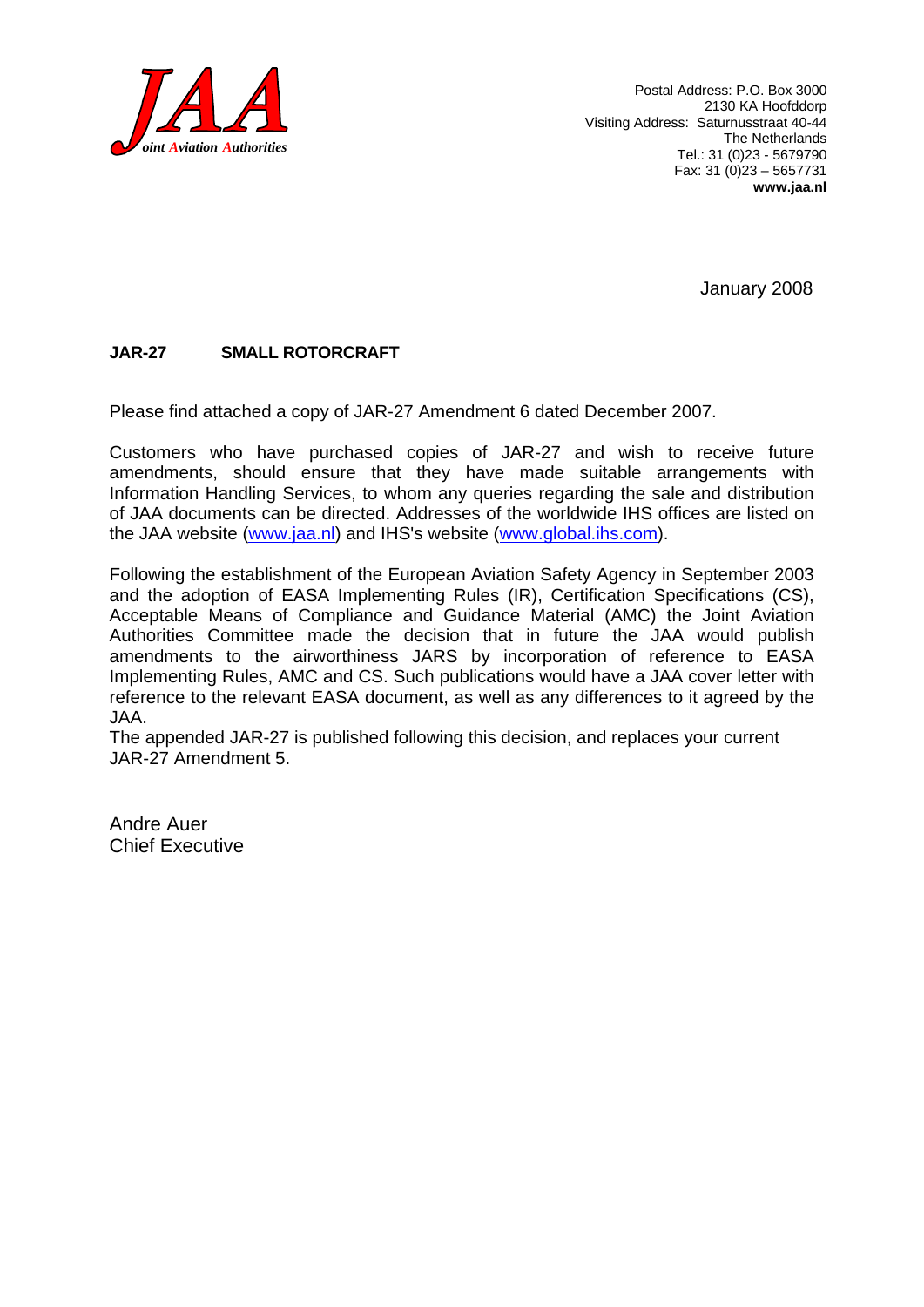# **Joint Aviation Requirements**

## **JAR–27 Small Rotorcraft**

**Joint Aviation Authorities**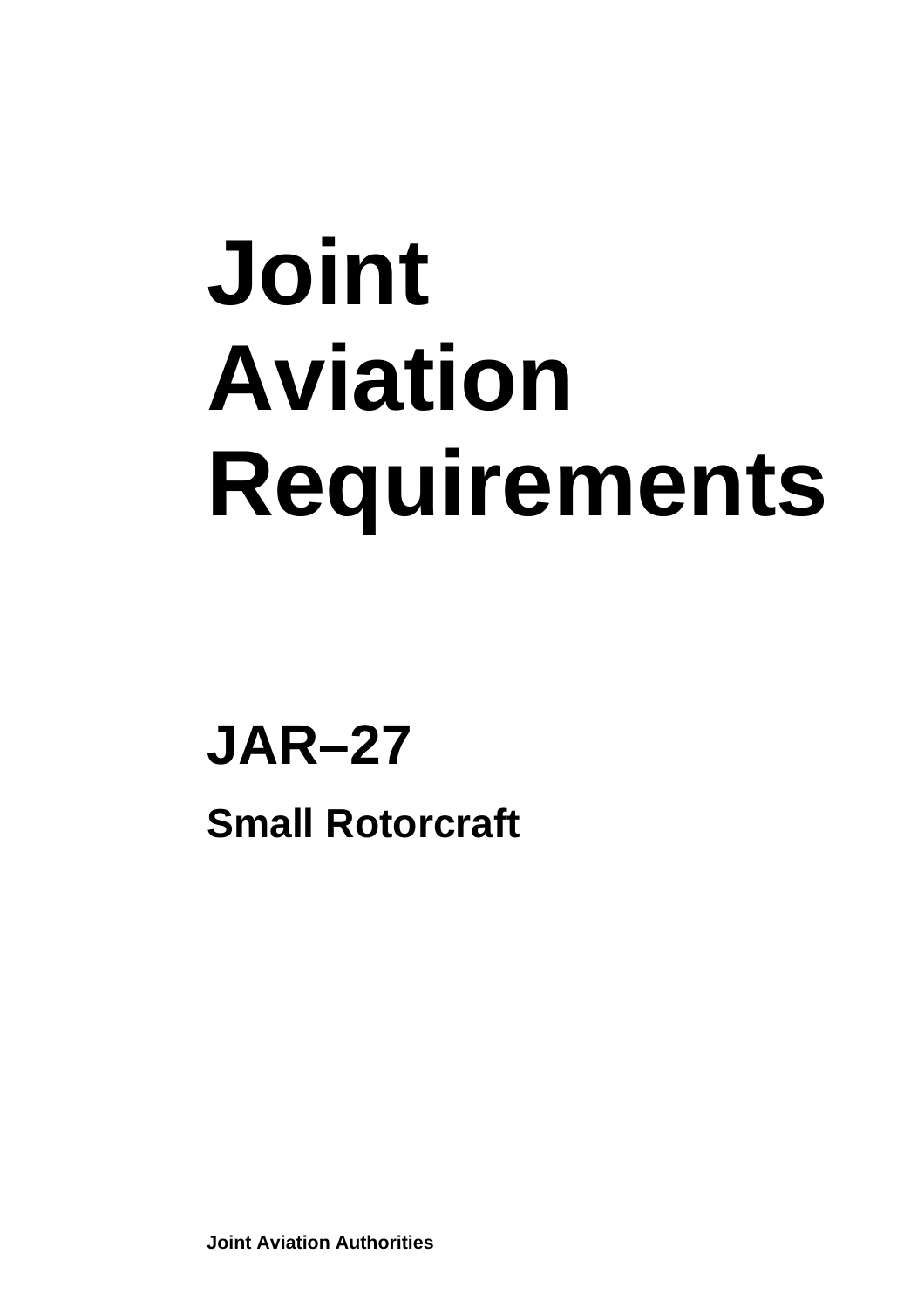# **Joint Aviation Requirements**

## **JAR–27**

### **Small Rotorcraft**

Amendment 6 December 2007

All rights reserved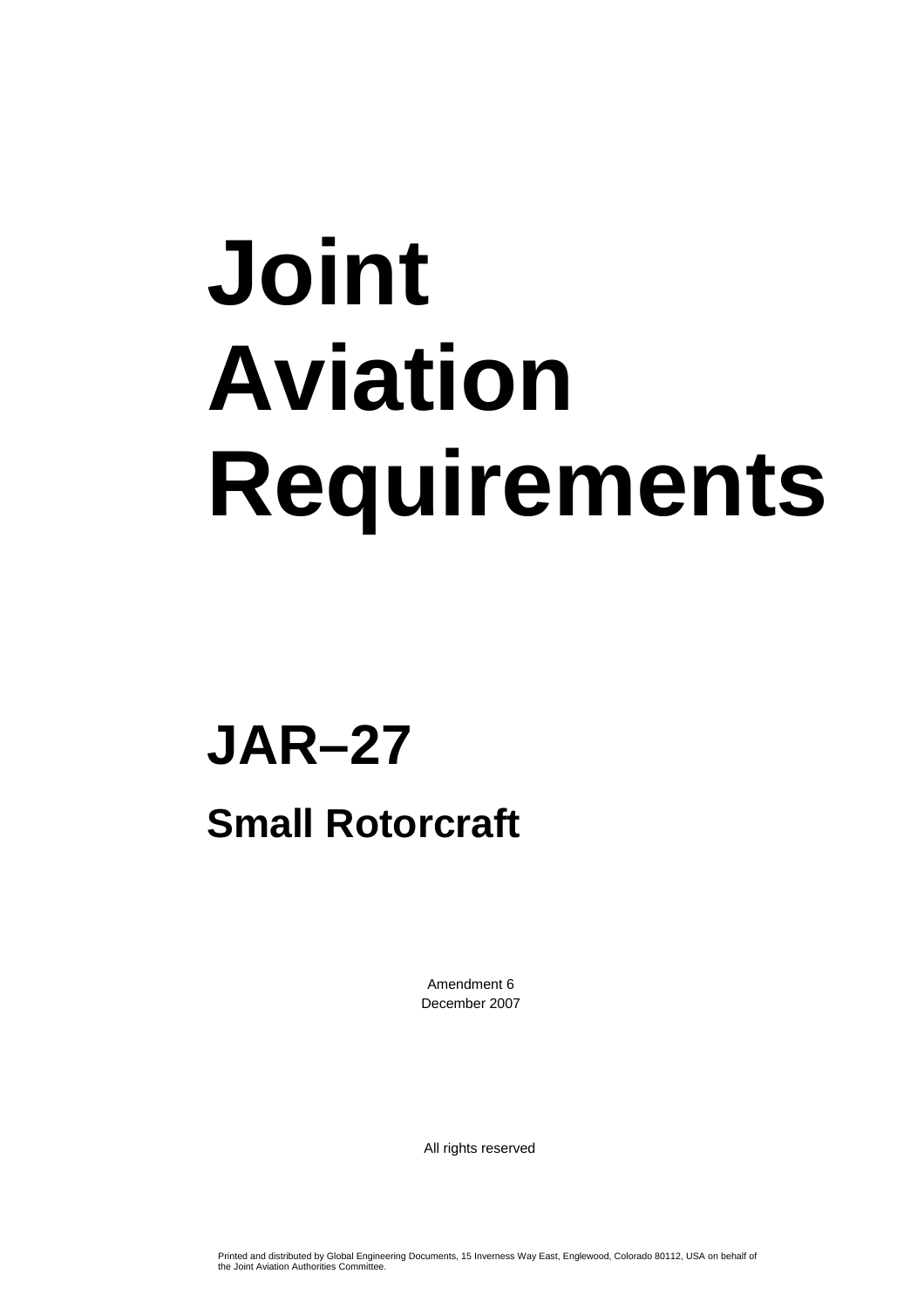The members of the Joint Aviation Authorities Committee are representatives of the Civil Aviation Authorities of the countries that have signed the 'Arrangements Concerning the Development and the Acceptance of Joint Aviation Requirements'. A list of these countries is kept by European Civil Aviation Conference, 3 bis Villa Emile Bergerat, 92522 NEUILLY SUR SEINE Cedex, France.

Further printed copies of the Joint Aviation Authorities Documents can be purchased from Global Engineering Documents, whose world wide offices are listed on the JAA website (www.iaa.nl) and Global website (www.alobal.ihs.com).

For electronic versions of Joint Aviation Authorities Documents please refer to the website of Information Handling Services (IHS) on www.ihsaviation.com, where you will find information on how to order.

Enquiries regarding the contents should be addressed to: publications@iaat.eu, postal address: JAA, Saturnusstraat 40 - 44, PO Box 3000, 2130 KA HOOFDDORP, The Netherlands T: (31) (0) 23-5679790, F: (31) (0) 23-5657731

These countries are:

Albania, Armenia, Austria, Azerbaijan, Belgium, Bosnia and Herzegovina, Bulgaria, Croatia, Cyprus, Czech Republic, Denmark, Estonia, European Aviation Safety Agency, Finland, Former Yugoslav Republic of Macedonia, France, Georgia, Germany, Greece, Hungary, Iceland, Ireland, Italy, Latvia, Lithuania, Luxembourg, Malta, Moldova, Monaco, Netherlands, Norway, Poland, Portugal, Romania, Serbia, Slovak Republic, Slovenia, Spain, Sweden, Switzerland, Turkey, Ukraine, United Kingdom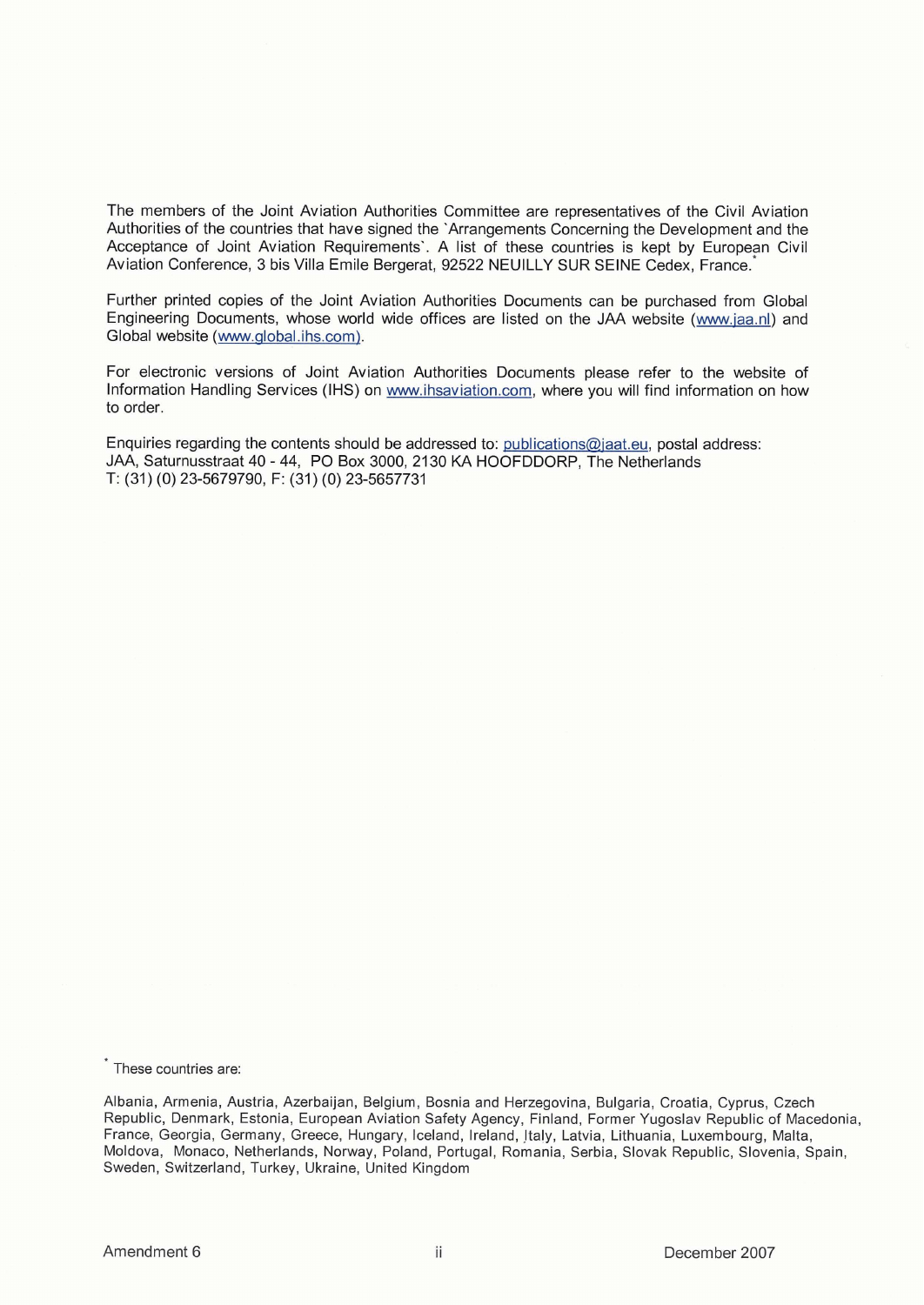#### JAR-27 Section 1A consists of:

- a) The articles 1 and 2 of the EASA Executive Director Decision  $N^{\circ}$  2007/013/R dated 23 November 2007.
- b) The subparts of Book 1 of the Annex to the EASA Executive Director Decision  $N^{\circ}$ 2007/013/R, dated 30 November 2007 (also called CS-27 / Amendment 1)

JAR-27 Section 1B consists of:

INTENTIONALLY LEFT BLANK

JAR-27 Section 2 consists of:

- a) The appendices in Book 1 of the Annex to the EASA Executive Director Decision  $N^{\circ}$ 2007101 3/R, dated 30 November 2007 (also called CS-27 I Amendment 1)
- b) Book 2 of the Annex to the EASA Executive Director Decision  $N^{\circ}$  2007/013/R, dated 30 November 2007 (also called CS-27 / Amendment 1)

Note:

For all references to Agency please read Joint Aviation Authorities/Authority as appropriate.